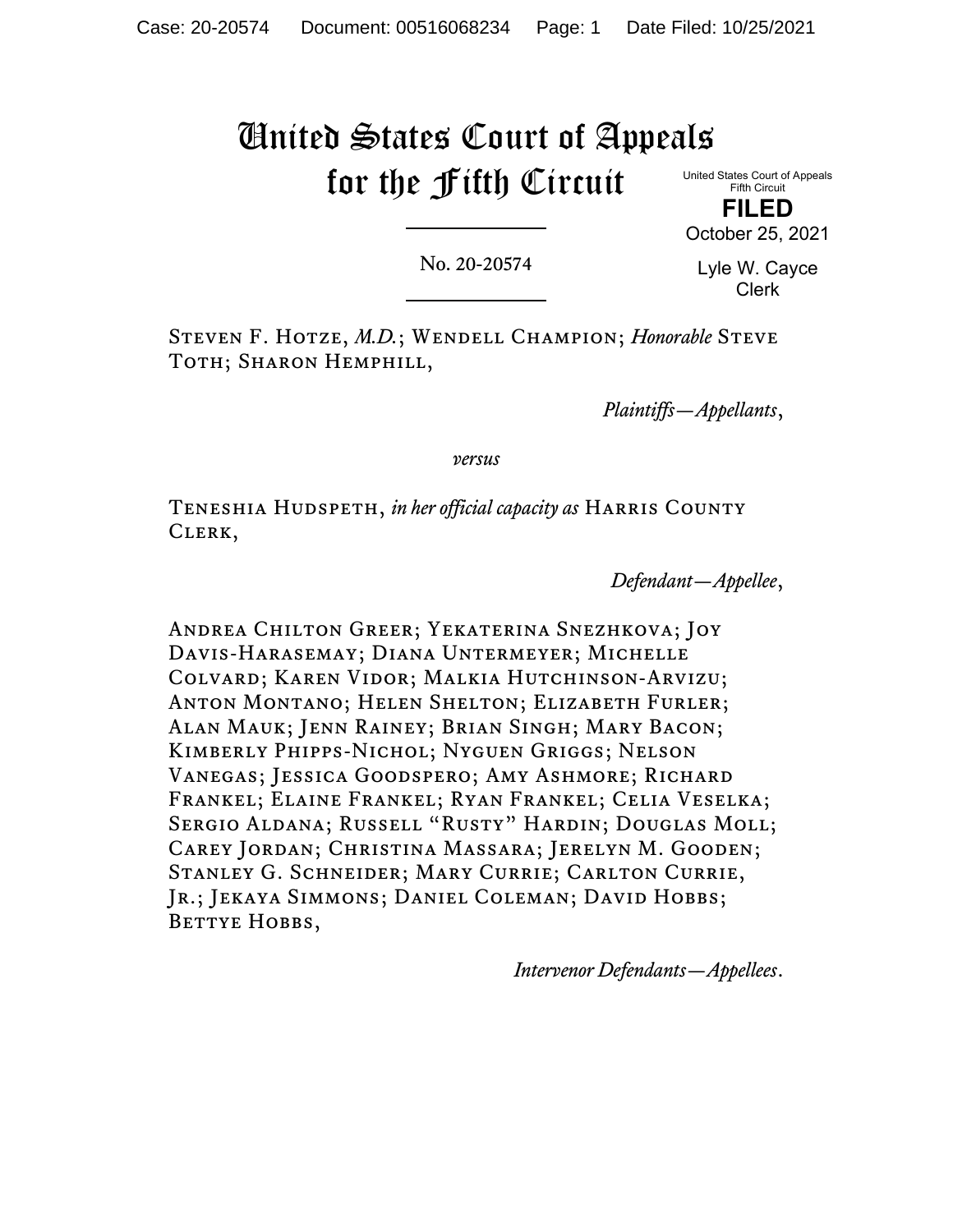Appeal from the United States District Court for the Southern District of Texas USDC No. 4:20-CV-3709

Before DAVIS, HAYNES, and OLDHAM, *Circuit Judges*. Haynes, *Circuit Judge*:

Having fully considered the briefing, record, and oral argument on appeal, we conclude that Plaintiffs' request to enjoin Harris County's administration of drive-thru voting in the November 2020 election is moot. *Lopez v. City of Houston*, 617 F.3d 336, 340 (5th Cir. 2010). [1](#page-1-0) Since Plaintiffs filed their appeal, the November 2020 election has been completed; the results have been certified; and new officeholders have been sworn in. Therefore, the "issues presented are no longer 'live.'" *La. Env't Action Network v. EPA*, 382 F.3d 575, 581 (5th Cir. 2004) (quotation omitted).

Plaintiffs recognize that their claims are moot as to the November 2020 election and argue instead that drive-thru voting should be enjoined for future elections. In their briefing, they failed to identify any evidence in the record before the district court demonstrating that Harris County will offer that sort of voting again in the future, let alone that it will offer it in such a way as to evade judicial review. *See Libertarian Party v. Dardenne*, 595 F.3d 215, 218 (5th Cir. 2010). While this appeal was pending, the Texas legislature passed S.B.1, which addresses drive-thru voting. The parties filed supplemental briefing regarding the fact that this statute takes effect on

<span id="page-1-0"></span> $<sup>1</sup>$  Although Plaintiffs sought various forms of relief from the district court, they only</sup> briefed arguments concerning injunctive relief on appeal and have therefore forfeited any arguments concerning the continuing vitality of any other form of relief. *Douglas W. ex rel. Jason D.W. v. Hous. Indep. Sch. Dist.*, 158 F.3d 205, 210 n.4 (5th Cir. 1998) (per curiam).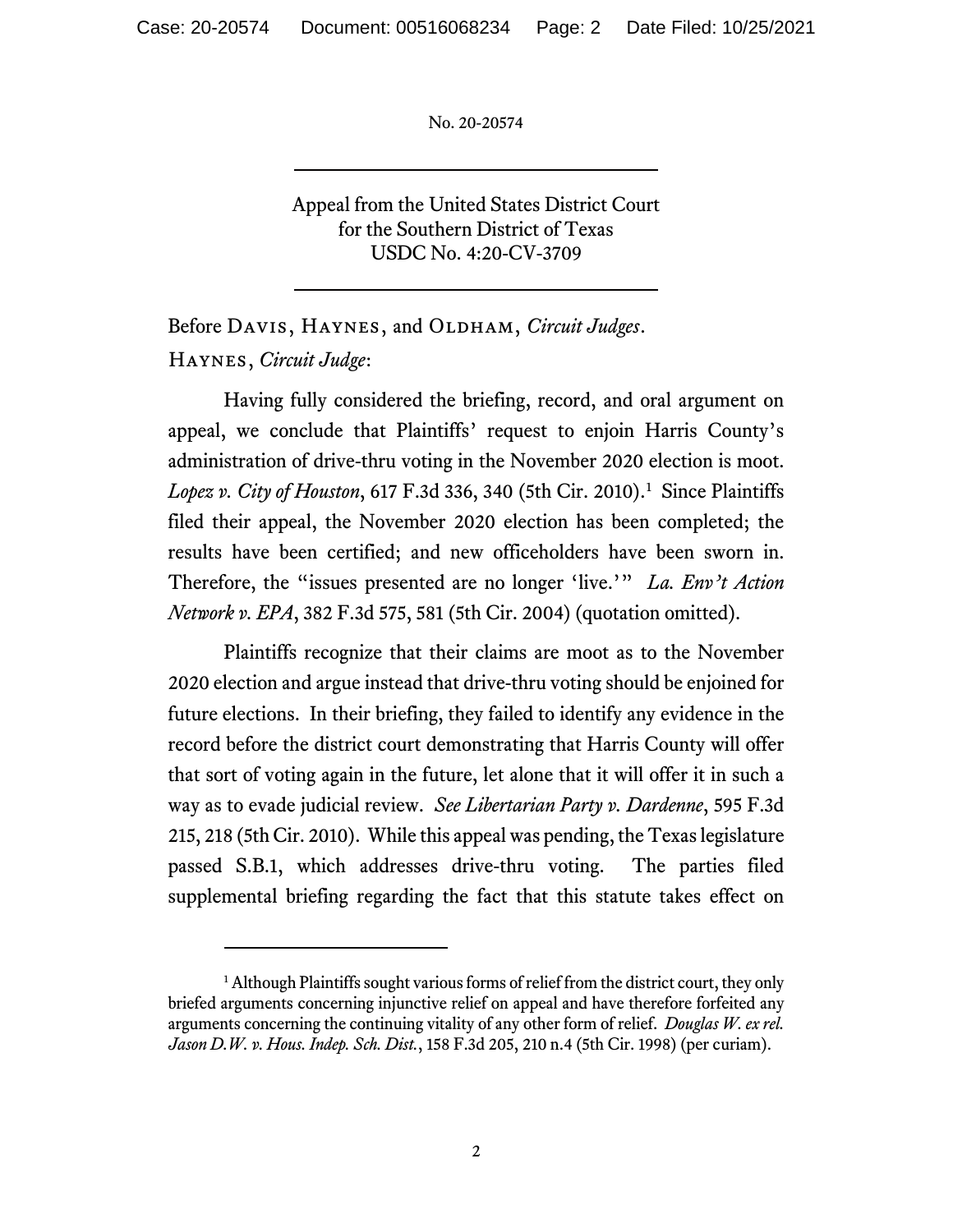December 2, 2021. We conclude that the challenge raised in last year's case before the district court is moot as to elections after December 2, 2021.

Nothing in the district court record specifically addresses the gap in time between now and December 2, 2021, of course. But the only election Plaintiffs can point to during that time gap, where Harris County could conceivably once again engage in drive-thru voting and where the merits would fall under law preceding S.B.1, is the election set for November 2, 2021.

Thus, we turn to a different jurisdictional question—standing. "Unless a party seeking a remedy can show direct injury, this court will deny standing." *Friends of St. Frances Xavier Cabrini Church v. FEMA*, 658 F.3d 460, 466 (5th Cir. 2011). One of the plaintiffs, Hotze, is a Harris County voter. The other three were candidates in the 2020 election, two for state positions (Toth for state representative and Hemphill for state district judge) and one for a federal position (Champion for Congress). The four plaintiffs asserted a joint contention that drive-thru voting hurt the "integrity" of the election process. This claim is far too generalized to warrant standing. *Lance v. Coffman*, 549 U.S. 437, 441–42 (2007) (per curiam) (concluding that voters lacked standing to bring an Elections Clause challenge regarding a congressional redistricting plan enforced by a state supreme court). While they addressed the separate question of candidate standing in passing in their brief to this court, we conclude that they failed to meaningfully brief that issue, therefore forfeiting it. *See Procter & Gamble Co. v. Amway Corp.*, 376 F.3d 496, 499 n.1 (5th Cir. 2004).

Even if we consider the argument that candidates have standing and assume arguendo that candidates do have standing to challenge election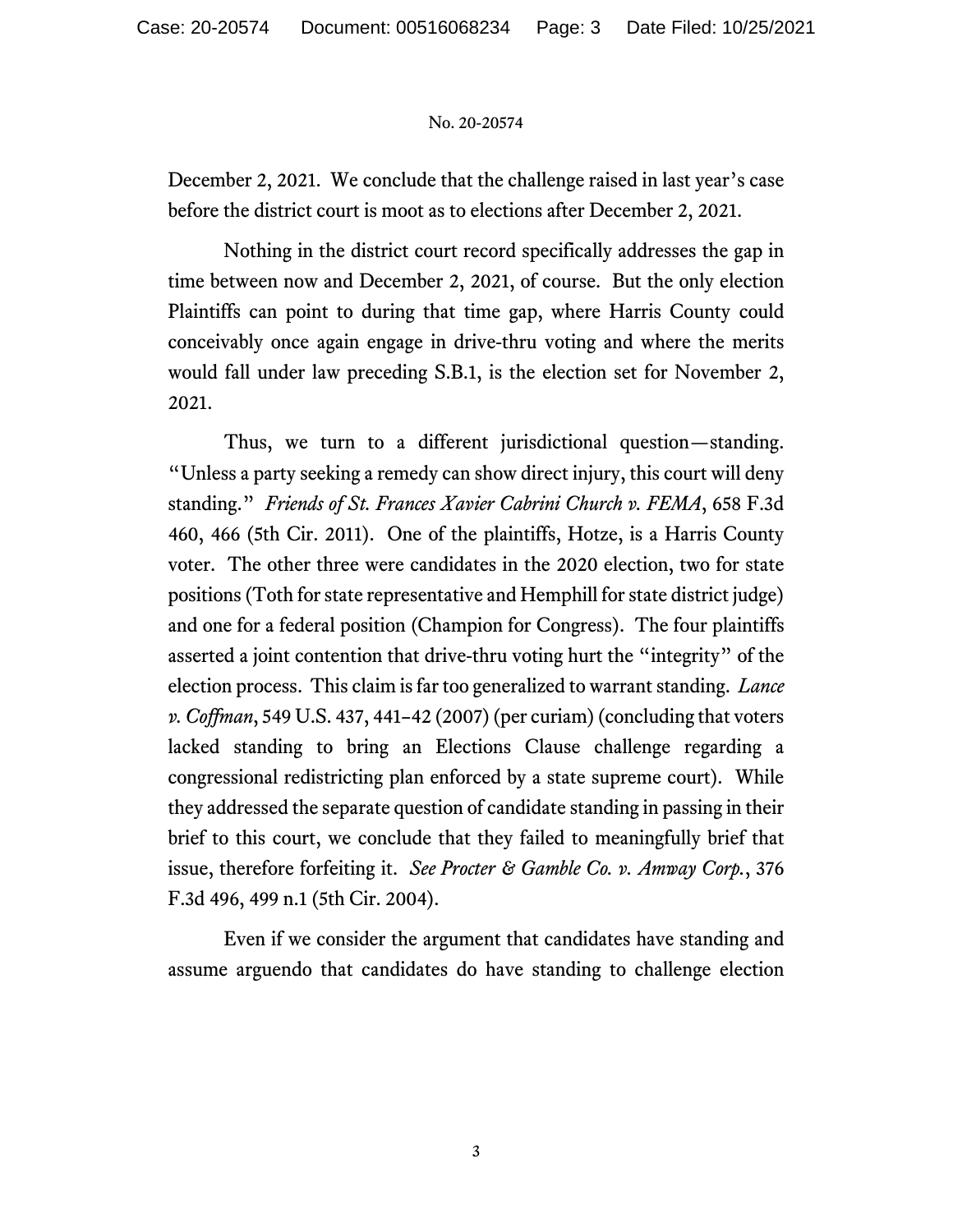procedures,<sup>[2](#page-3-0)</sup> that standing would pertain only to their claim as to the November 2020 election, the only election in which they claimed to be candidates. Standing, while addressed at the time of filing, is evaluated "on a claim-by-claim basis." *Id.* The November 2021 election does not include congressional offices, and Plaintiffs have not even claimed that they are otherwise up for election in November 2021 or have any other basis for standing that differs from any other Harris County voter. Thus, they fall simply in the general group of voters, who, as stated above, lack standing in this case. Thus, we lack jurisdiction to address any claims regarding the November 2021 election as well.

Accordingly, we AFFIRM the district court's denial of injunctive relief and the district court's dismissal of Plaintiffs' claims for want of jurisdiction. Since the district court likewise lacked jurisdiction, we also VACATE its advisory discussion of the legality of drive-thru voting without offering any opinion as to the merits of that reasoning.

<span id="page-3-0"></span><sup>2</sup> This issue is far from clear, but we need not reach it here. *Compare Carson v. Simon*, 978 F.3d 1051, 1058–59 (8th Cir. 2020) (per curiam) (concluding that candidates for presidential elector had standing under the Electors Clause), *with Bognet v. Sec'y of Pa.*, 980 F.3d 336, 351–52 & n.6 (3d Cir. 2020) (specifically declining to follow *Carson* and concluding that a candidate lacked a cognizable injury under the Elections and Electors Clauses), *vacated and remanded with instructions to dismiss as moot sub nom. Bognet v. Degraffenreid*, No. 20-740, 2021 WL 1520777 (U.S. April 19, 2021) (mem.). Notably, however, contrary to the dissenting opinion's assertion, there was no indication of how the candidates would be specifically harmed by allowing *all* voters to do drive-thru voting. Just challenging the "integrity" of the voting process is too general to suffice. As the Supreme Court explained in *Lance v. Coffman*, an alleged injury based solely on an allegation "that the law—specifically, the Elections Clause—has not been followed" amounts to an "undifferentiated, generalized grievance about the conduct of government" insufficient to establish standing. 549 U.S. 437, 442 (2007) (per curiam) (concluding that voters lacked standing to bring an Elections Clause challenge regarding a congressional redistricting plan enforced by a state supreme court). That is precisely the sort of alleged harm that all of the Plaintiffs claim that they experienced here.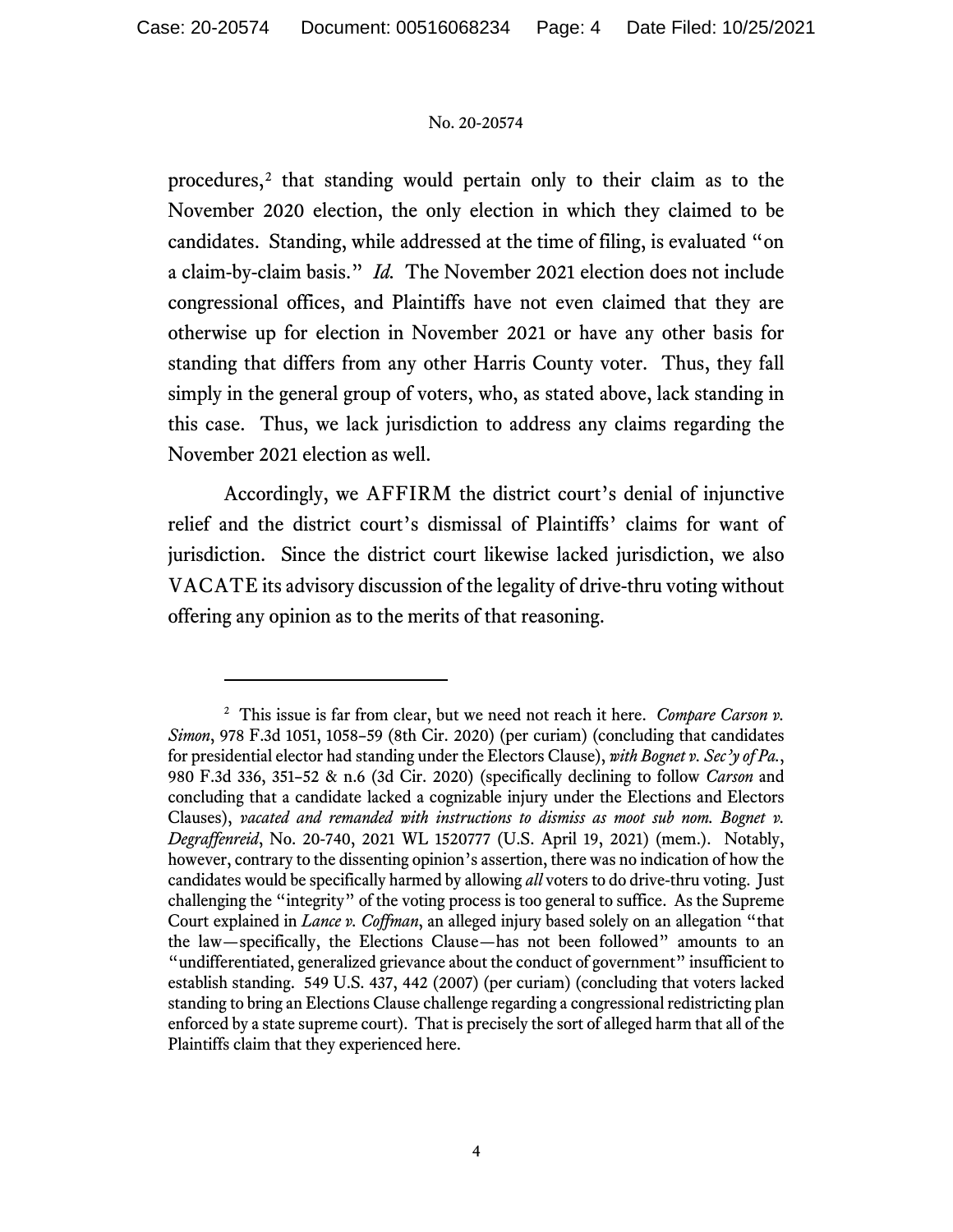ANDREW S. OLDHAM, *Circuit Judge*, dissenting:

The majority confuses standing and mootness. I respectfully dissent.

I.

Let's start with standing. The plaintiff invoking our judicial power must have an injury-in-fact, traceable to the defendant, and redressable by a favorable decision. *Lujan v. Defenders of Wildlife*, 504 U.S. 555, 560–61 (1992). Standing is determined at the time a suit is filed. *See Davis v. FEC*, 554 U.S. 724, 734 (2008) ("While the proof required to establish standing increases as the suit proceeds, the standing inquiry remains focused on whether the party invoking jurisdiction had the requisite stake in the outcome *when the suit was filed.*" (emphasis added) (quotation omitted)); *see also Lujan*, 504 U.S. at 570 n.4 (opinion of Scalia, J.) (noting the Court's "longstanding rule that jurisdiction is to be assessed under the facts existing when the complaint is filed"); *accord Pederson v. La. State Univ.*, 213 F.3d 858, 870 (5th Cir. 2000).

At the time the plaintiffs filed this action, at least one candidate for office had standing. The candidate's injury-in-fact should be self-evident. Candidates for office spend money, devote time, and otherwise injuriously rely on provisions of the Election Code in organizing, funding, and running their campaigns. Suppose, for example, the Election Code specifies a 12-day period for in-person early voting. Suppose further a candidate injuriously relies on that Code provision and budgets \$500,000 for get-out-the-vote efforts during that 12-day period. Would she be injured in fact if the county clerk unlawfully shortened in-person voting from 12 *days* to 12 *hours*? Of course she would: The candidate could point to, among other injuries, the fact that she injuriously relied on the Code to set aside \$500,000 that she could've spent elsewhere. It should be equally obvious that the injury is traceable to the county clerk's unlawful decision, and that the injury is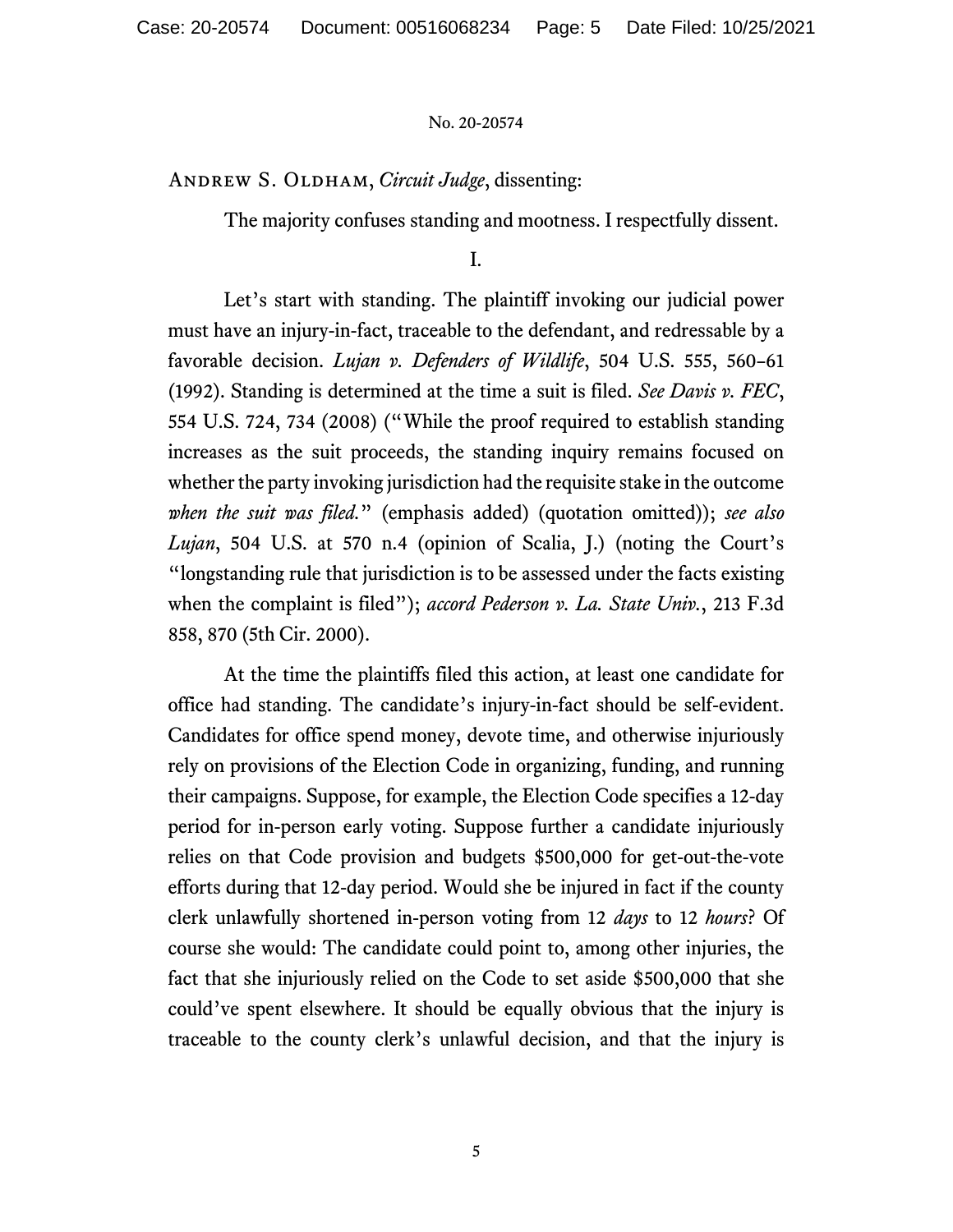redressable by enjoining the unlawful shortening of in-person voting. In short, the candidate would have Article III standing.

The majority's response is to suggest that a candidate might not suffer a "cognizable injury" from an unlawful election. *See ante*, at 4 n.2. That's equally startling and wrong. For one thing, the majority's support for that proposition is a now-vacated decision by the Third Circuit. *See Bognet v. Sec'y of Pa.*, 980 F.3d 336 (3d Cir. 2020), *vacated and remanded with instructions to dismiss as moot sub nom. Bognet v. Degraffenreid*, No. 20-740, 2021 WL 1520777 (U.S. Apr. 19, 2021) (mem.). Vacated authority, of course, is no authority at all. For another thing, it makes no sense to say (as the Third Circuit said) that violations of the Election Code do not affect a candidate "in a particularized way." *Bognet*, 980 F.3d at 351. The candidate who pours money and sweat into a campaign, who spends time away from her job and family to traverse the campaign trail, and who puts her name on a ballot has an undeniably different—and more particularized—interest in the lawfulness of the election as compared to the interests of some random voter. In fact, it's hard to imagine anyone who has a more particularized injury than the candidate has. And that presumably explains why the only non-vacated circuit authorities to confront this question have held that candidates *do* have standing to contest violations of election law. *See Carson v. Simon*, 978 F.3d 1051, 1058 (8th Cir. 2020) (per curiam) (framing the interest as being "in ensuring that the final vote tally accurately reflects the legally valid votes cast"); *Trump v. Wis. Election Comm'n*, 983 F.3d 919, 924 (7th Cir. 2019) ("As a candidate for elected office, the President's alleged injury is one that affects him in a personal and individual way." (quotation omitted) (citing *Lujan*, 504 U.S. at 560, and *Carson*, 978 F.3d at 1058)).

The majority further suggests that the candidates' injuries are "undifferentiated, generalized grievances." *See ante*, at 4 n.2 (quoting *Lance v. Coffman*, 549 U.S. 437, 442 (2007) (per curiam)). There are at least two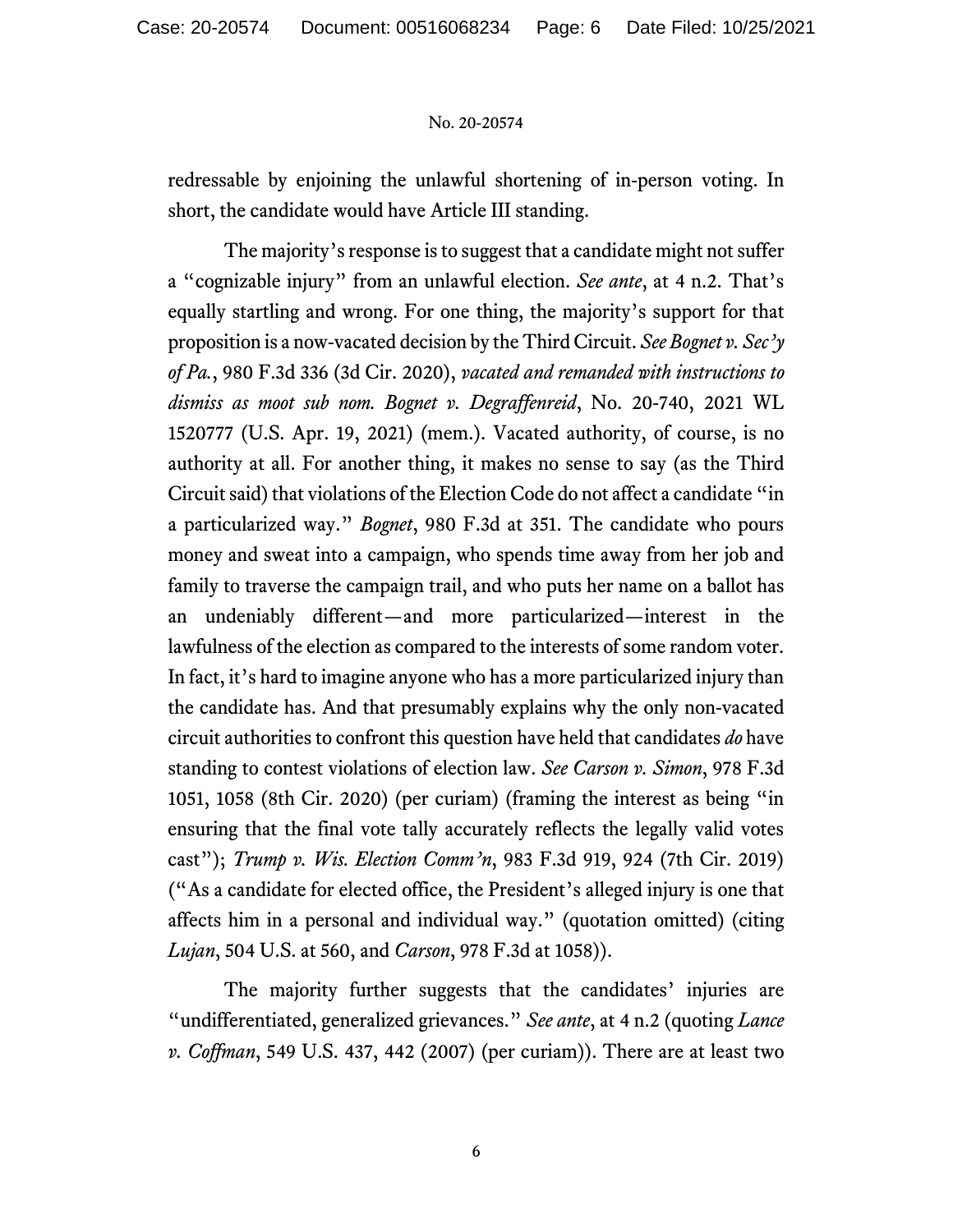problems with that. First, *Lance* was about whether *voters* had standing to bring an Elections Clause claim. It said nothing about *candidates*, who clearly have different (and more particularized) interests. And second, an injury is a "generalized grievance" if the injured party is "claiming only harm to his *and every citizen's* interest in proper application of the Constitution and laws, and seeking relief that no more directly and tangibly benefits him that it does the public at large." *Lujan*, 504 U.S. at 573–75 (emphasis added). But the injury suffered by a candidate for office is in no sense "common to all members of the public." *Ex parte Levitt*, 302 U.S. 633, 634 (1937) (per curiam). It's not something "all citizens share." *Schlesinger v. Reservists Comm. to Stop the War*, 418 U.S. 208, 217 (1974). It's something only candidates experience.

If one of the candidate plaintiffs had standing at the time the suit was filed, the candidate has standing now. "It is quite clear, that the jurisdiction of the Court depends upon the state of things at the time of the action brought, and that after vesting, it cannot be ousted by subsequent events." *Smith v. Sperling*, 354 U.S. 91, 93 n.1 (1957) (quoting *Mollan v. Torrance*, 22 U.S. (9 Wheat.) 537, 539 (1824)); *see also Freeport-McMoRan, Inc. v. K N Energy, Inc.*, 498 U.S. 426, 428 (1991) (per curiam) ("We have consistently held that if jurisdiction exists at the time an action is commenced, such jurisdiction may not be divested by subsequent events."); *accord Carr v. Alta Verde Indus., Inc.*, 931 F.2d 1055, 1061 (5th Cir. 1991) ("As with all questions of subject matter jurisdiction except mootness, standing is determined as of the date of the filing of the complaint, and subsequent events do not deprive the court of jurisdiction."); *Friends of the Earth, Inc. v. Laidlaw Envtl. Servs. (TOC), Inc.*, 528 U.S. 167, 189–92 (2000) (comparing standing with the doctrine of mootness, which *is* affected by subsequent events). It's therefore not true that the standing "issue is far from clear." *Ante*, at 4 n.2. It's pellucid. At least one candidate had standing at the filing, and that's the only standing that matters.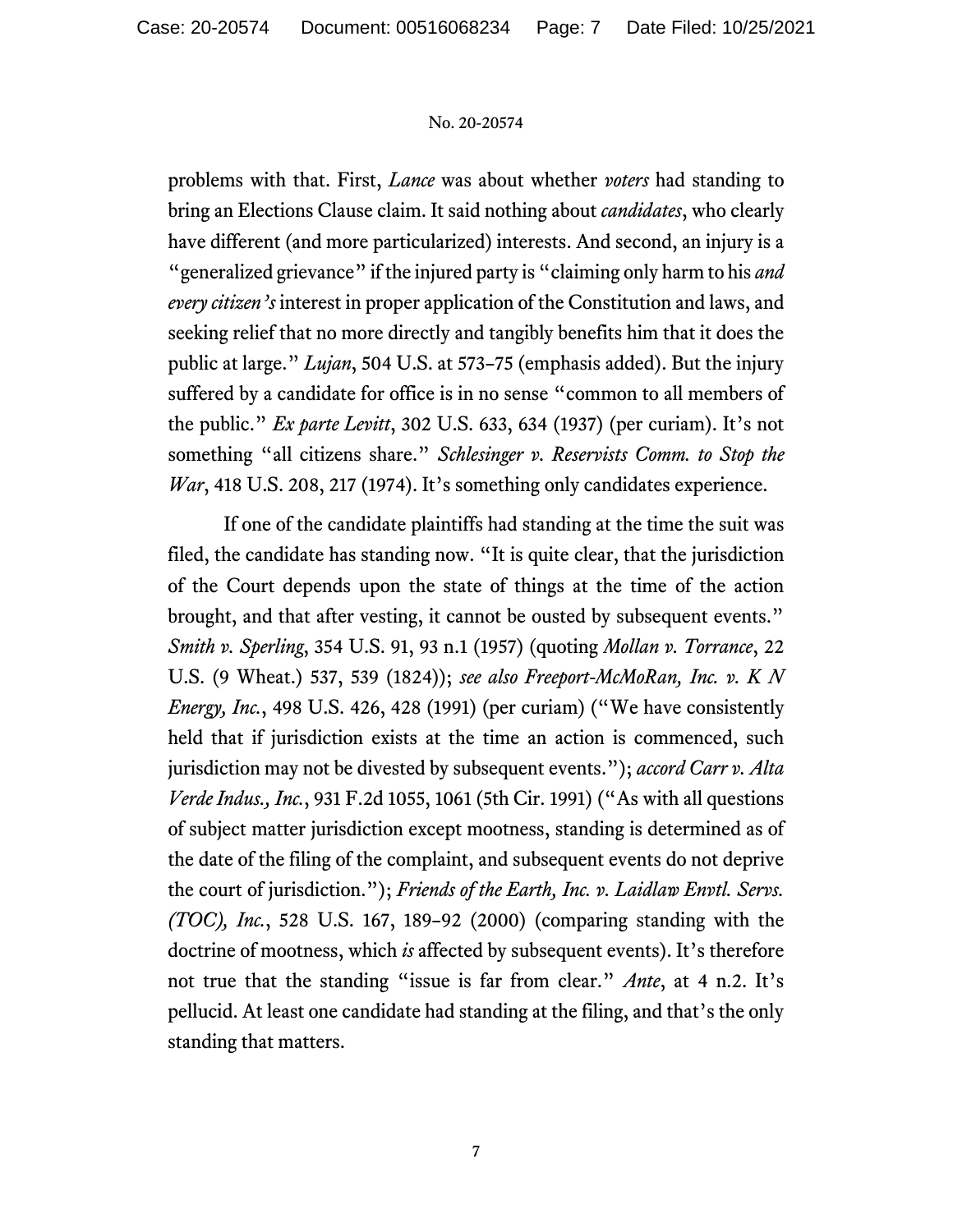II.

Now let's talk about mootness. There was a time, a long time ago, when some thought that mootness was "the doctrine of standing set in a time frame: The requisite personal interest that must exist at the commencement of the litigation (standing) must continue through its existence (mootness)." Henry P. Monaghan, *Constitutional Adjudication: The Who and When*, 82 Yale L.J. 1363, 1384 (1973); *see also, e.g.*, *Arizonans for Official English v. Arizona*, 520 U.S. 43, 68 n.22 (1997) (appearing to endorse Monaghan's view). If that were the law today, you might understand the majority's approach because the majority could concede (the undeniable proposition) that the candidates had standing when the suit started but then conclude (the erroneous proposition) that the candidates lost standing after the election, thus mooting the case.

But the law has been otherwise for more than a generation. In 2000, the *Laidlaw* Court largely rejected Monaghan's view of mootness. The Court held that "[c]areful reflection on the long-recognized exceptions to mootness," such as the capable-of-repetition-yet-evading-review doctrine, "reveals that the description of mootness as 'standing set in a time frame' is not comprehensive." *Laidlaw*, 528 U.S. at 190. "[T]here are circumstances in which the prospect that a defendant will engage in (or resume) harmful conduct may be too speculative to support standing, but not too speculative to overcome mootness." *Ibid.*

This is the precise case that *Laidlaw* described. In a supplemental letter brief, Harris County not only refused to disclaim unlawful drive-through voting for future elections—it promised to continue that practice.<sup>[1](#page-7-0)</sup>

<span id="page-7-0"></span><sup>1</sup> This is a 180 from Harris County's previous litigation position. *Compare* Red Br. at 14 ("[N]othing in this record indicates that drive-through voting will recur in the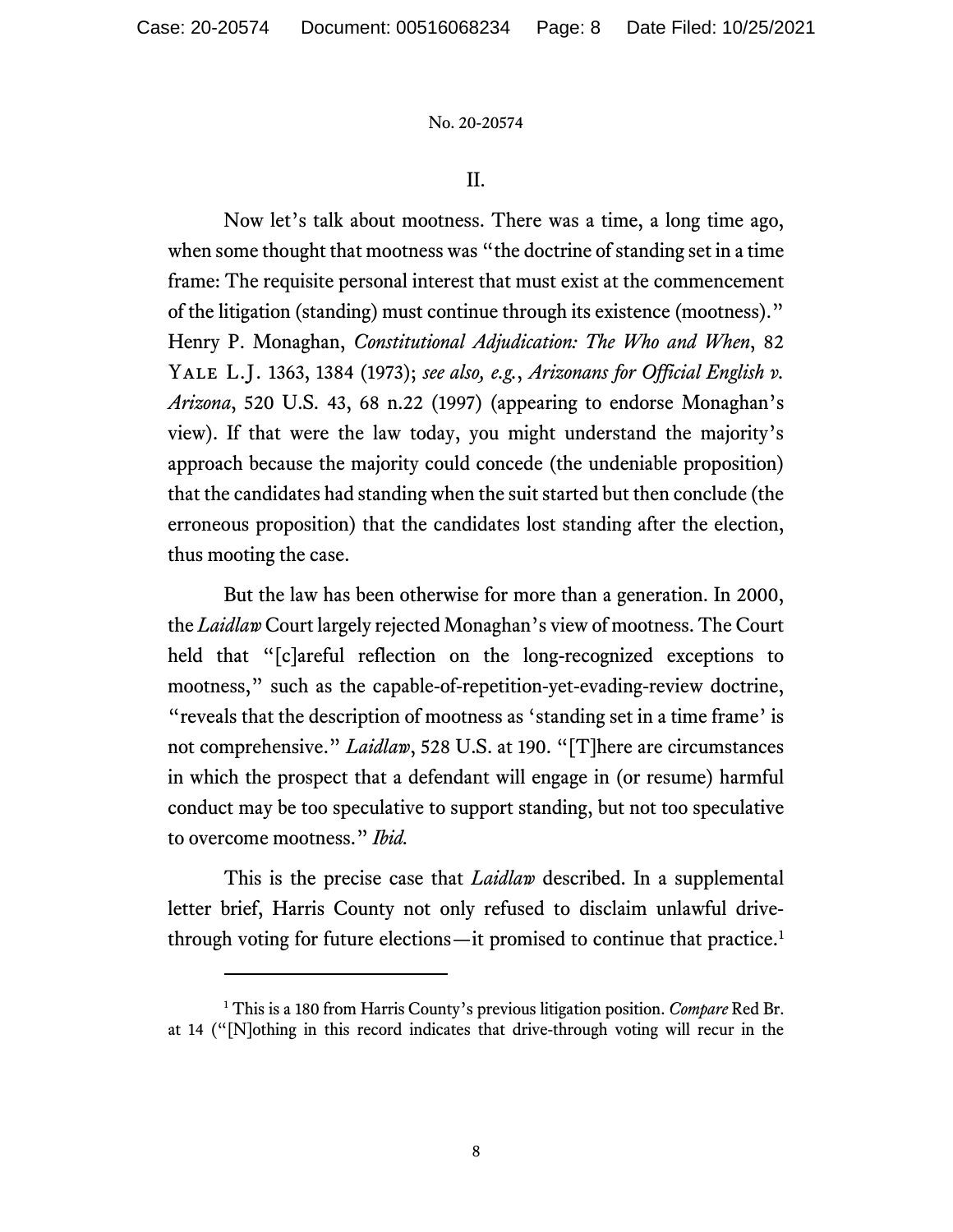No matter whether that's enough to confer standing, Harris County's promise is certainly enough to prevent the case from becoming moot. The plaintiffs sought prospective relief: They asked for an injunction prohibiting unlawful drive-through voting in future elections. And in contrast to its earlier representations, Harris County now *promises* to use drive-through voting in future elections. *See* n.1, *supra*.

The majority's only response is that the candidate plaintiffs might have standing to challenge violations of the Election Code in the November 2020 election, but that "claim" is now moot. *See ante*, at 4 & n.2. Again, this confuses standing and mootness. Mootness does not attach to *claims*; mootness is a function of the Article III power over an *entire case*. *See DeFunis v. Odegaard*, 416 U.S. 312 (1974) (per curiam); R. Fallon, J. Manning, D. MELTZER & D. SHAPIRO, HART AND WECHSLER'S THE Federal Courts and the Federal System 201 (7th ed. 2015). And the *case* plainly is not moot for the reasons given above.

# III.

Because the district court had subject-matter jurisdiction, I turn briefly to the merits. I can be brief because the merits are straightforward.

The plaintiffs sought relief under 42 U.S.C. § 1983 for, *inter alia*, violations of the Elections Clause. *See* U.S. CONST. art. I, § 4, cl. 1. The Elections Clause provides that "The Times, Places and Manner" of congressional elections "shall be prescribed in each State by the Legislature thereof." *Ibid.* To show a violation of the Elections Clause, the plaintiffs must

future."), *with* Suppl. Br. at 3 ("[T]he newly-appointed Harris County Elections Administrator has publicly stated an intention to conduct drive-through voting in [the November 2021] election using the same measures as in prior elections."), *and id.* at 2 (arguing that "S.B. 1 appears to validate [Harris County's] approach" to drive-through voting).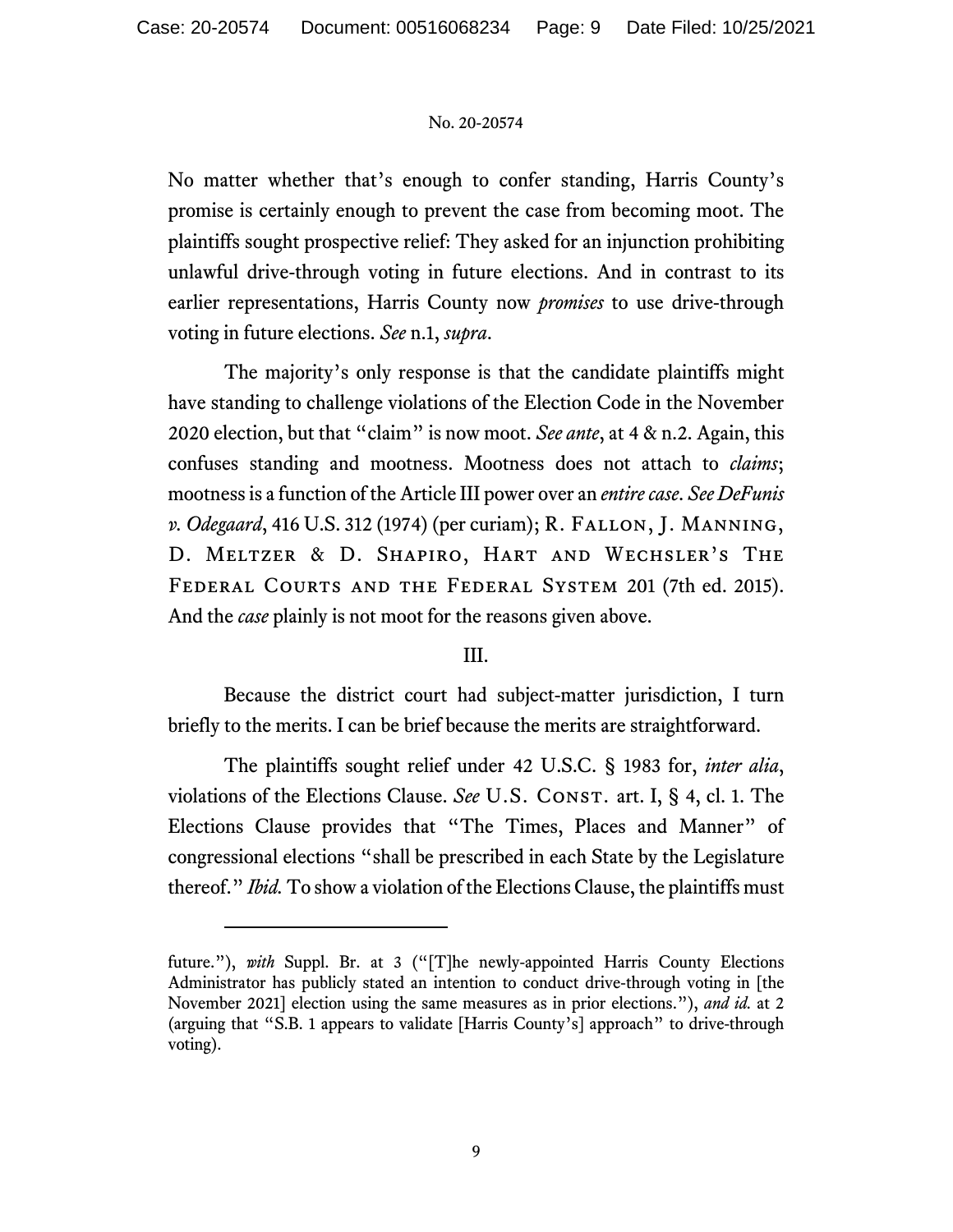show a "significant departure" from the election scheme enacted by the Legislature. *Bush v. Gore*, 531 U.S. 98, 113 (2000) (Rehnquist, C.J., concurring).[2](#page-9-0) Such a departure occurs when the "general coherence" of the legislative scheme is "altered" or "wholly change[d]" by officials outside the Legislature. *Id.* at 114.

Harris County has taken the remarkable position that it (1) wholly ignored provisions of the Texas Election Code in 2020, and (2) can continue wholly ignoring those provisions in future elections—notwithstanding the Legislature's express instructions to the contrary. The Texas Election Code specifically contemplates voting without entering a polling place—but only for a limited class of voters. The Legislature made this accommodation available *only* to those "physically unable to enter the polling place without personal assistance or likelihood of injuring the voter's health." Tex. ELEC. CODE § 64.009; see also Red Br. at 41 (acknowledging the accommodation applies only to "voters with special physical disabilities or health risks"). Harris County made this option available to "all voters who would like to be able to vote from the safety and comfort of [their] vehicle[s]."

<span id="page-9-0"></span><sup>2</sup> The parties agree that Chief Justice Rehnquist's concurrence in *Bush v. Gore*  provides the relevant legal standard. *See* Blue Br. at 26; Red Br. at 31. That proposition is not self-evident. *Bush v. Gore* involved the Elect*ors* Clause in Article II; this case involves the Elect*ions*Clause in Article I. *Compare* U.S. Const. art. II, § 1, cl. 2 ("Each State shall appoint, in such Manner as the Legislature thereof may direct, a Number of Electors."), *with* U.S. CONST. art. I, § 4, cl. 1 ("The Times, Places and Manner of holding Elections for Senators and Representatives, shall be prescribed in each State by the Legislature thereof."). But any distinction between the two clauses militates in the plaintiffs' favor: The text of the Elections Clause is arguably more specific, tasking the Legislature with prescribing "The Times, Places, and Manner" of holding elections. So while "significant departure" is the standard for assessing violations of the Elect*ors* Clause, the Elect*ions*  Clause is at least that protective of the Legislature's choices if not more protective.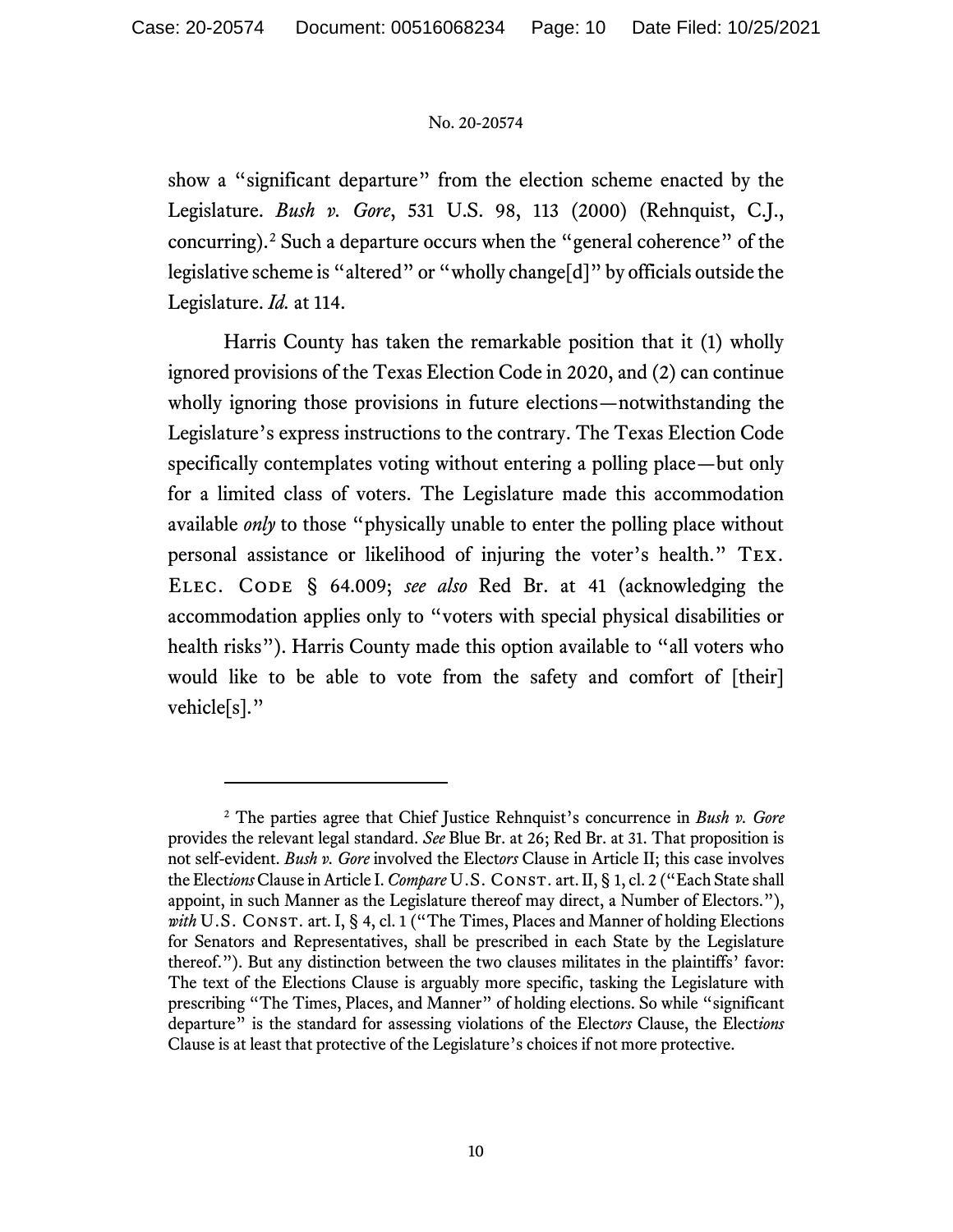Harris County's decision to permit *all* voters to participate in drivethrough voting poses two clear textual problems. First, it violates the principle that the expression of one thing implies the exclusion of others (*expressio unius est exclusio alterius*). *See* Antonin Scalia & Bryan A. Garner, Reading Law: The Interpretation of Legal Texts 107–11 (2012). In § 64.009, the Texas Legislature clearly specified that voters with special physical disabilities or health risks be permitted to vote without entering a polling place. By extending the accommodation to that group *only*, the Legislature impliedly excluded everyone else.

Second, reading the Election Code to permit drive-through voting for all voters renders § 64.009 meaningless: There is no need for a special accommodation if the voters covered by § 64.009—like everyone else—can vote from their vehicles. And an interpretation that reads § 64.009 right out of the Code cannot be correct. *See Marx v. Gen Revenue Corp*., 568 U.S. 371, 385 (2013) (surplusage canon is "strongest when an interpretation would render superfluous another part of the same statutory scheme"); SCALIA  $\&$ Garner, *supra*, at 174 (No provision should "be given an interpretation that causes it . . . to have no consequence.").

And of course, Election Code § 64.009 is not the only provision of Texas law Harris County has ignored (and promises to continue ignoring). *See* Blue Br. at 22–23, 26 (pointing to other provisions). Consider just a few more examples:

• Texas Election Code § 61.003 makes it a criminal offense for a person to post or use "political signs or literature" within 100 feet of a polling place. Yet Harris County candidly admits that it did nothing to enforce this provision against electioneering bumper stickers on vehicles in its drive-through voting stations.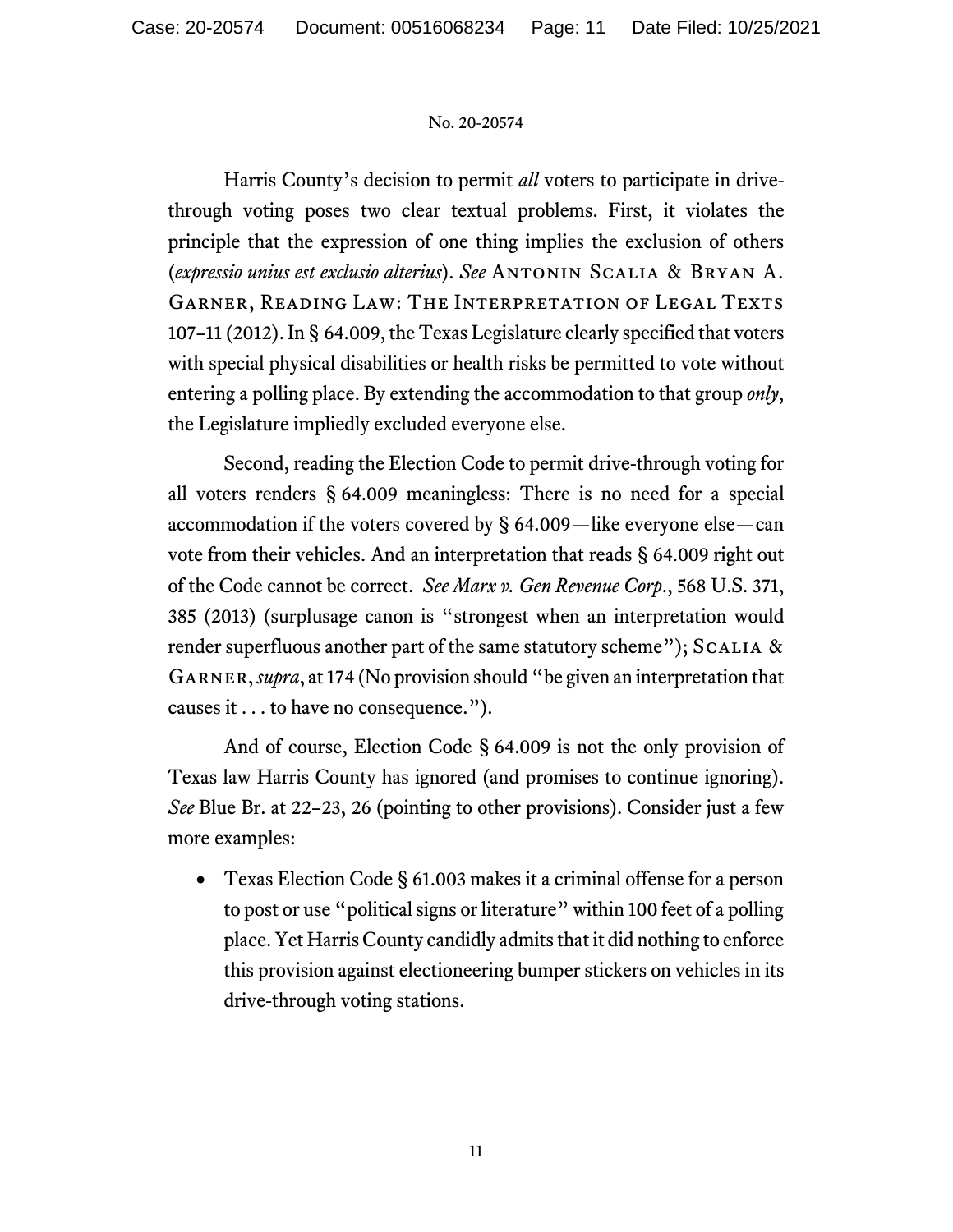- Texas Election Code §  $64.002(a)$  provides that, "[e]xcept as otherwise provided by this code, only one person at a time may occupy a voting station." Yet Harris County candidly admits that it did nothing to prevent more than one person from occupying vehicles in its drive-through voting stations. To the contrary, Harris County publicly invited its residents to violate this provision by carpooling.
- Texas Election Code § 62.004(1) requires Harris County to arrange its voting stations so that "the voting area is in view of the election officers, watchers, and persons waiting to vote but is separated from the persons waiting to vote." The same section requires Harris County to ensure that "the voting area is adequately lighted." *Id.* § 62.004(3). The undisputed record evidence shows that Harris County wholly ignored this provision, too.
- Texas Penal Code  $\S$  46.03(a)(2) makes it a criminal offense to possess a firearm (among other weapons) "on the premises of a polling place on the day of an election or while early voting is in progress." Yet again, Harris County candidly admits that it did nothing to prevent voters from bringing firearms to its drive-through voting stations.

Harris County's only response to these problems is that it can wholly ignore *some* provisions of Texas law without altering the "general coherence" of the legislative scheme enacted by the Legislature. *Bush v. Gore*, 531 U.S. at 114 (Rehnquist, C.J., concurring). When asked at argument how many provisions of Texas law the County could ignore before violating the Elections Clause, Harris County had no answer. And when invited to file a supplemental brief to address a new law—passed by the Legislature to put beyond doubt the illegality of Harris County's conduct—theCounty doubled down with the head-scratching insistence that the new law somehow *blessed* its violations of the law in the past and its plans to violate it in the future.